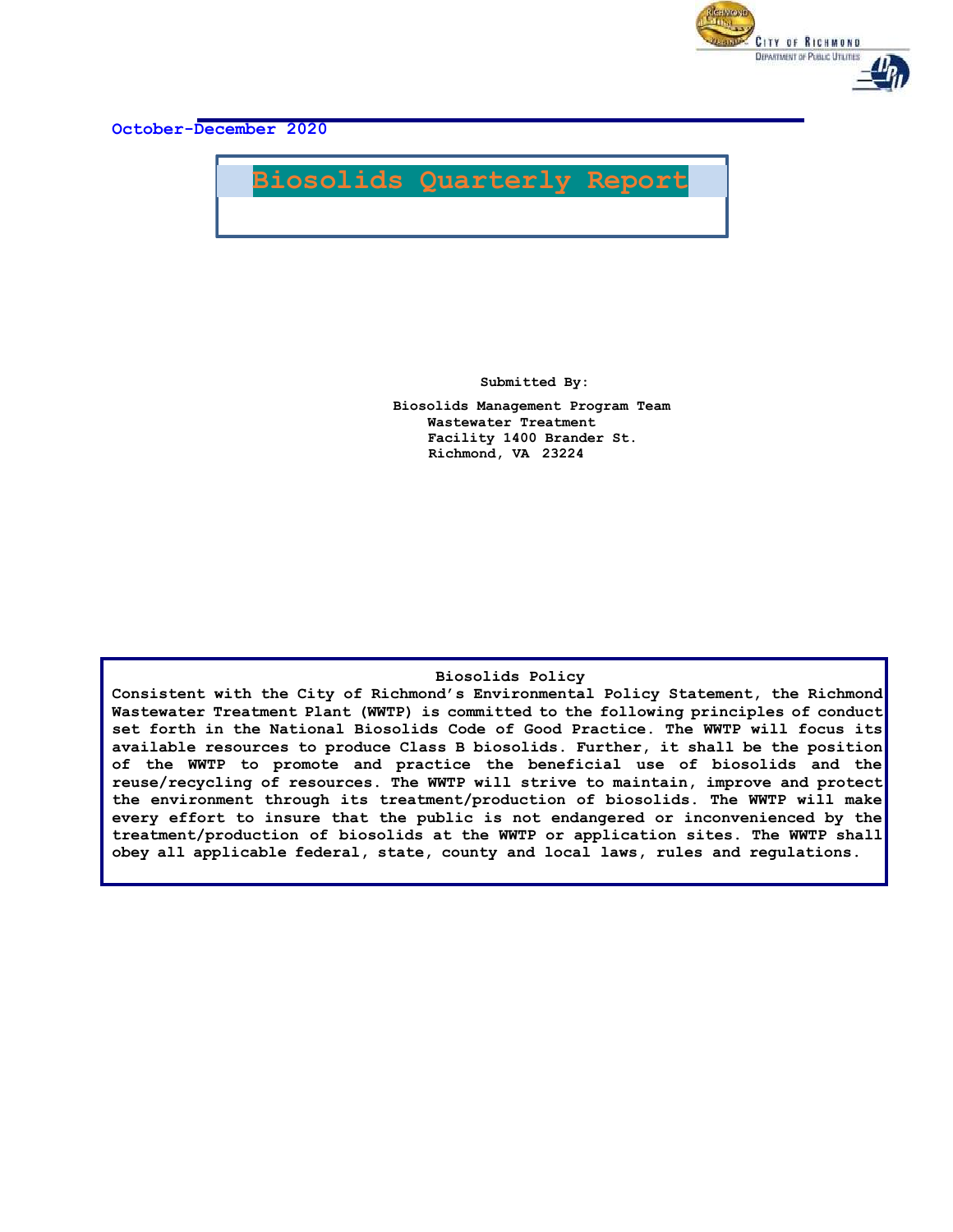

During the period of October-December 2020, the Richmond wastewater plant produced 7,873.17 wet tons of biosolids and contractors hauled 5,128.84 wet tons off-site.

The chart below shows the amount of biosolids produced and the amount hauled off-site.

The City of Richmond ensures the biosolids produced are safe for the public and environment. Biosolids are monitored regularly to ensure they meet and/or exceed the EPA Exceptional Quality Standards.

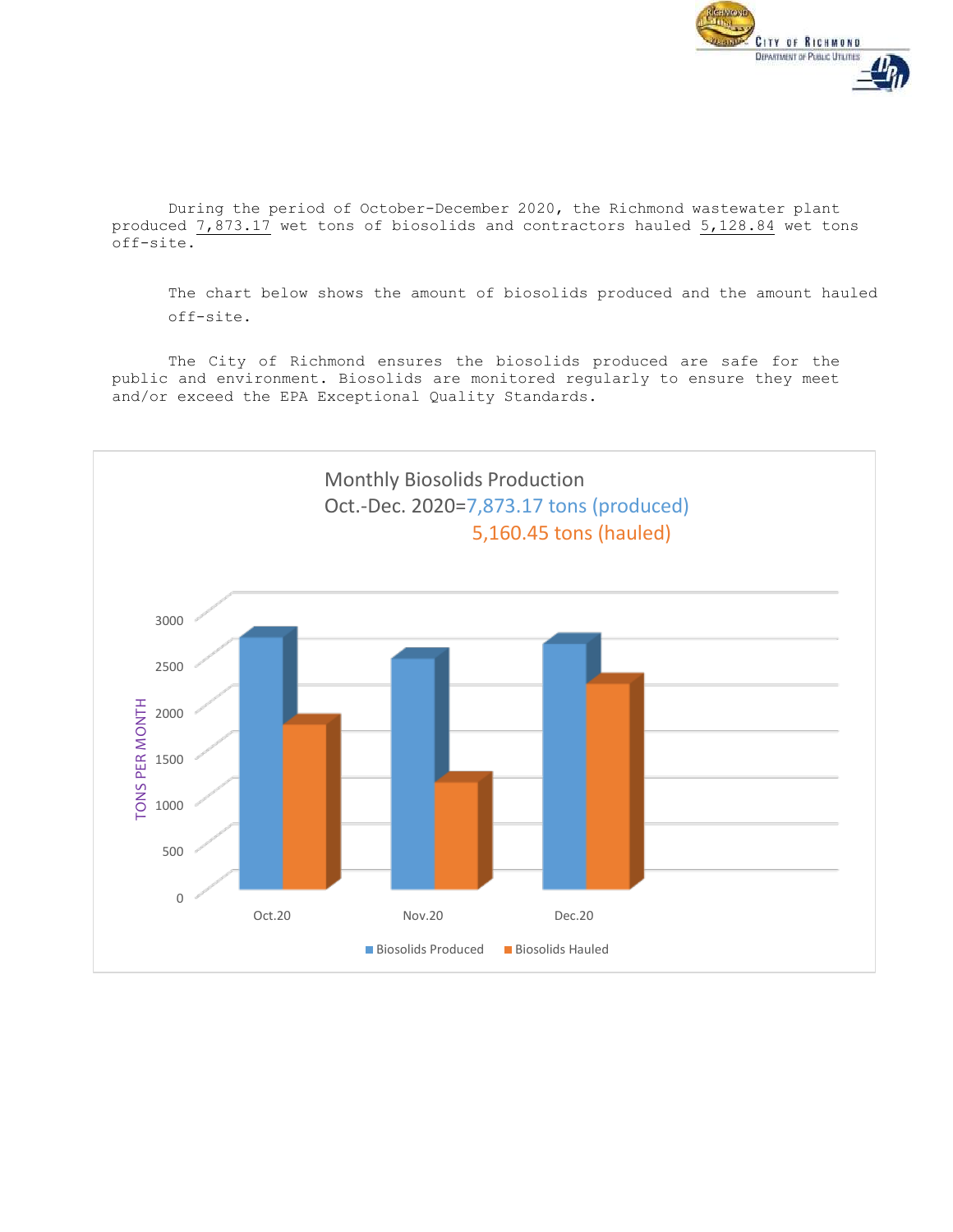

## **The graphs below show results for EPA regulated heavy metals for Richmond's biosolids.**

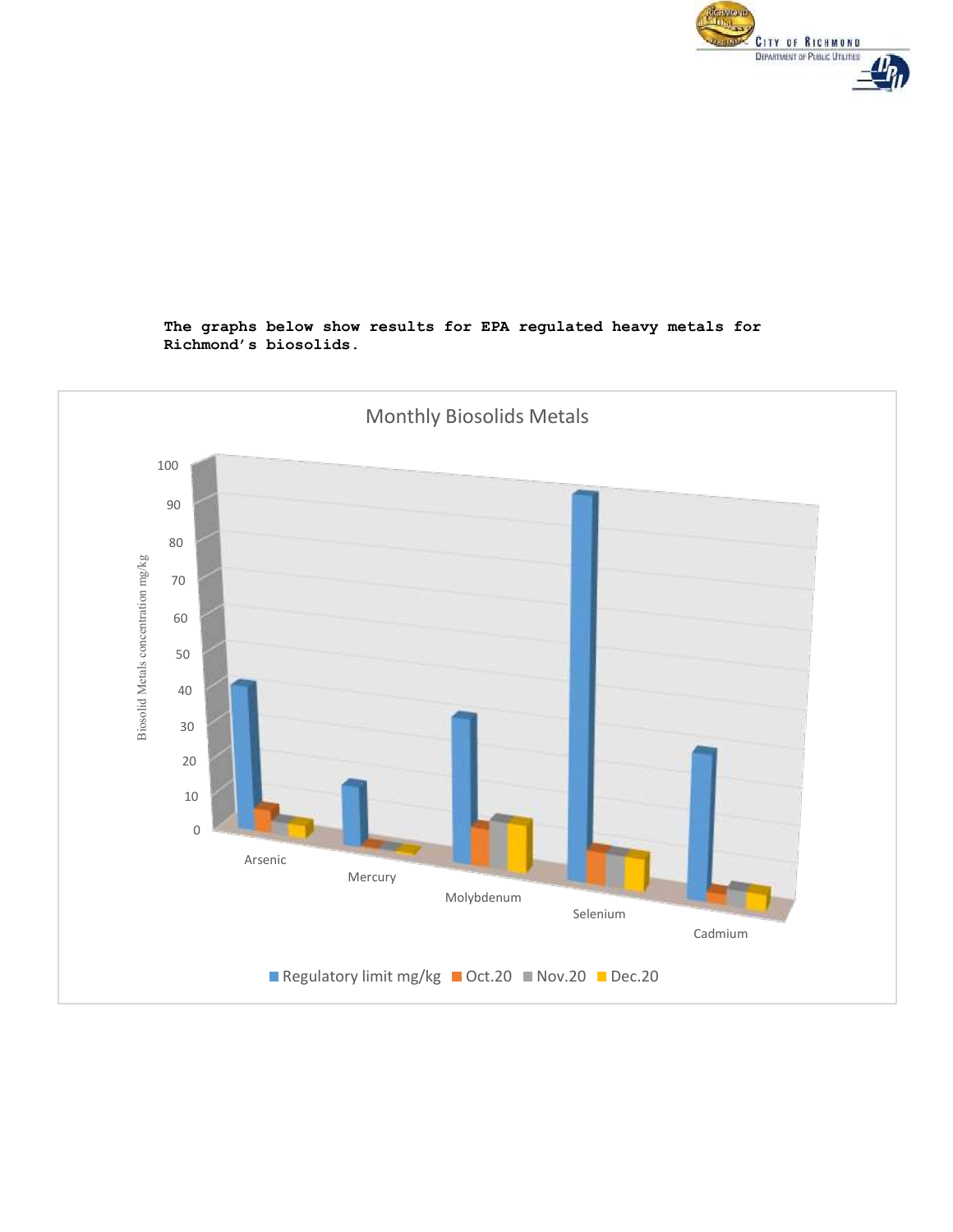



 The BMP goal of 27% solid content for dewatering centrifuge cake has met an overall quarterly average of 27% solid content. The centrate TSS and TSS % were well below the limits for the 4<sup>th</sup> quarter.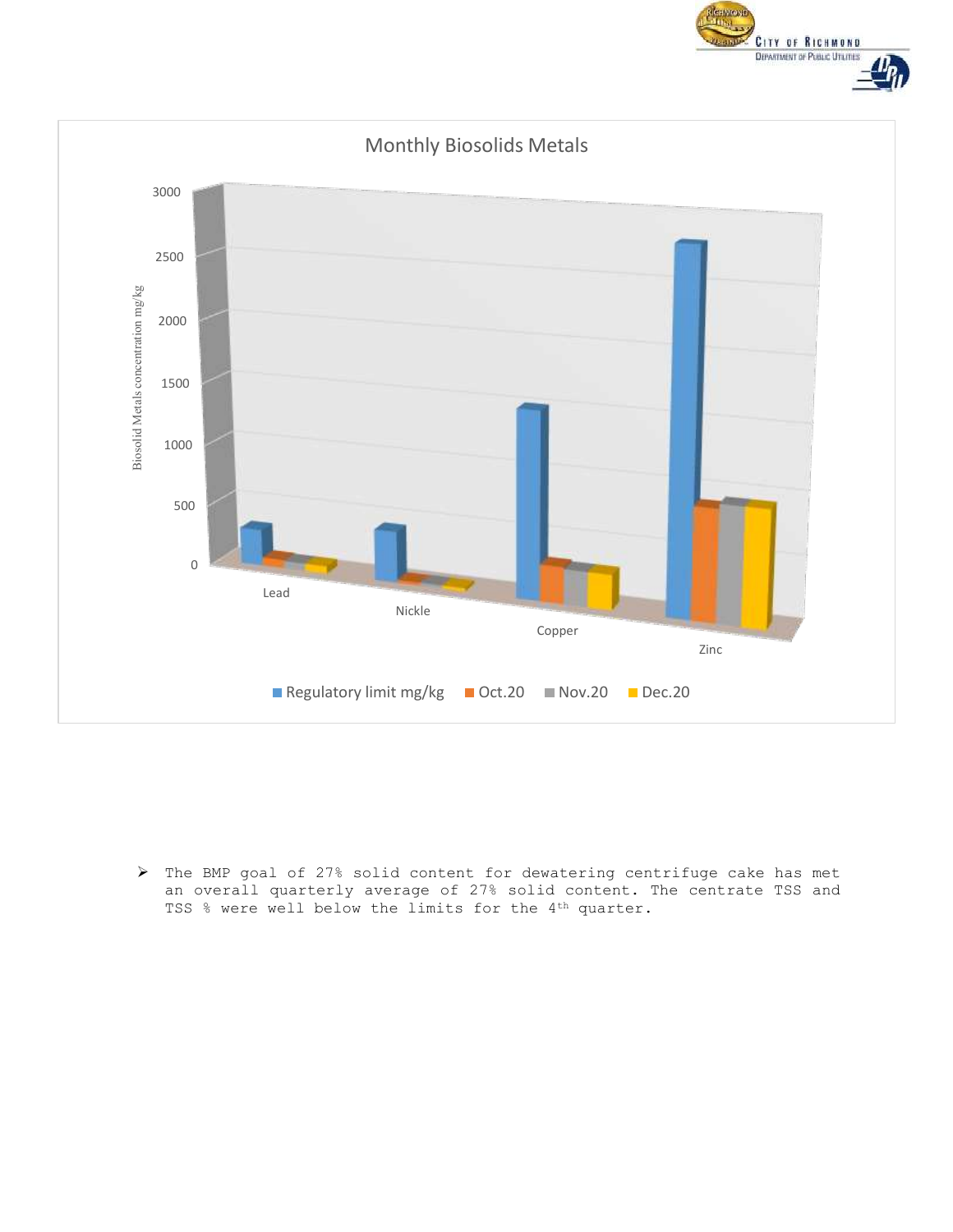

## **1- PATHOGEN CONTROL METHOD**

## **1-A. STATEMENT OF METHOD**

The City of Richmond has elected to employ Alternative B2 [40 CFR 503.32(b)(3)], a process to significantly reduce pathogens (PSRP). This method requires that sludge be anaerobically digested between 35-55  $^{\circ}$ C (95-131) for a period of at least 15 days or at 20  $^{\circ}$ C (68F) for 60 days.

## **1-B. PROCEDURES**

Readings for temperatures and flows are taken by plant operators. Temperatures are taken in <sup>O</sup>F (usually at least four times per 24 hour period). Laboratory personnel typically read the digester temperatures once a day as an additional check. Flow readings are taken at midnight each day. Detention times are calculated as follows:

Detention time (in days) =( $A \times 1.6$ )/B

#### **Where:**

A= the number of digesters in service B= total flow to the digesters (MGD) (Volume of each digester is 1.6 MG)

## **1-C. DATA SUMMARY**

Digester temperatures and detention times periodically fall below 95  $\circ$  F and 15 days respectively. However, the biosolids produced meet standards (i.e. all above 95<sup>0</sup>F and 15 days detention time) and are land applied.

#### **2- VECTOR CONTROL METHOD**

#### **2-A. STATEMENT OF METHOD**

The City has elected to employ alternative #1 [40 CFR 503.33(b)(1)/(10)] as a method of vector attraction reduction. This process requires that the mass of volatile solids be reduced by 38%. When a 38% reduction is not achieved, sludge is incorporated into the ground (land application) within six hours.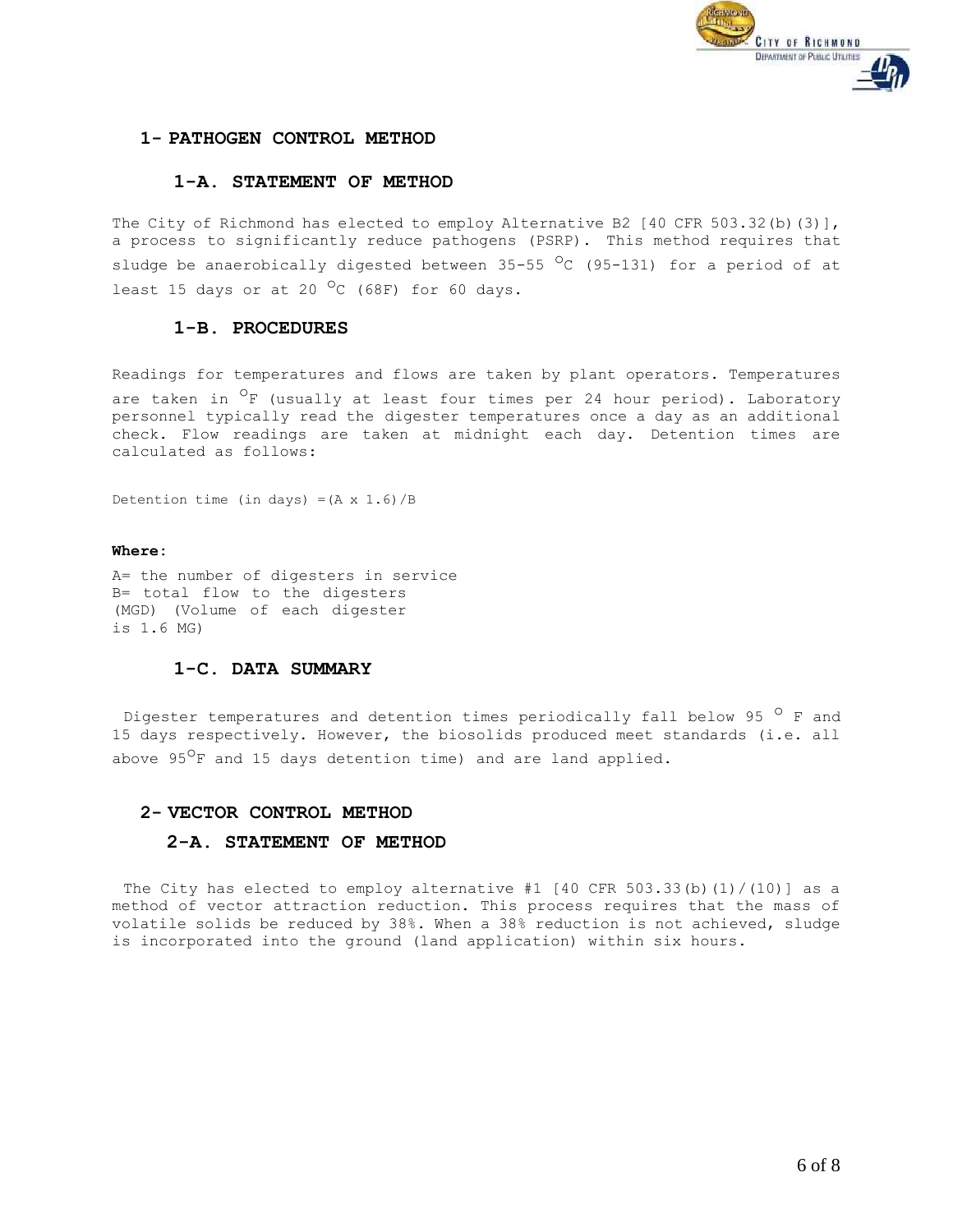

# **2-B. PROCEDURES**

*Sampling and Analysis*: In an effort to ensure that a sampling protocol is followed, six hour composites are collected from the thickener, thickening centrifuges and digester flow streams. Samples are collected and analyzed onsite. Samples are taken bimonthly.

*Volatile Reduction Equation*: As outlined in the section "process description," there are two major sludge flow streams discharged to the anaerobic digesters. To accurately calculate volatile solids concentration going to the digester (i.e. raw feed) the two flows must be weighted.

| Sample   | Gravity            | Thickening         | Digester     | Volatile      |
|----------|--------------------|--------------------|--------------|---------------|
| Period   | Thickeners         | Centrifuges        | Overflow $8$ | <i>Solids</i> |
|          | % <i>Volatiles</i> | % <i>Volatiles</i> | Volatiles    | Reduction     |
|          |                    |                    |              | g             |
|          |                    |                    |              |               |
| Sept-Oct | 70.9               | 63.4               | 55.9         | 43.79         |
|          |                    |                    |              |               |
|          |                    |                    |              |               |
|          |                    |                    |              |               |
|          |                    |                    |              |               |
| Nov-Dec  | 78.5               | 69.9               | 58.4         | 57.8          |
|          |                    |                    |              |               |
|          |                    |                    |              |               |
|          |                    |                    |              |               |
|          |                    |                    |              |               |